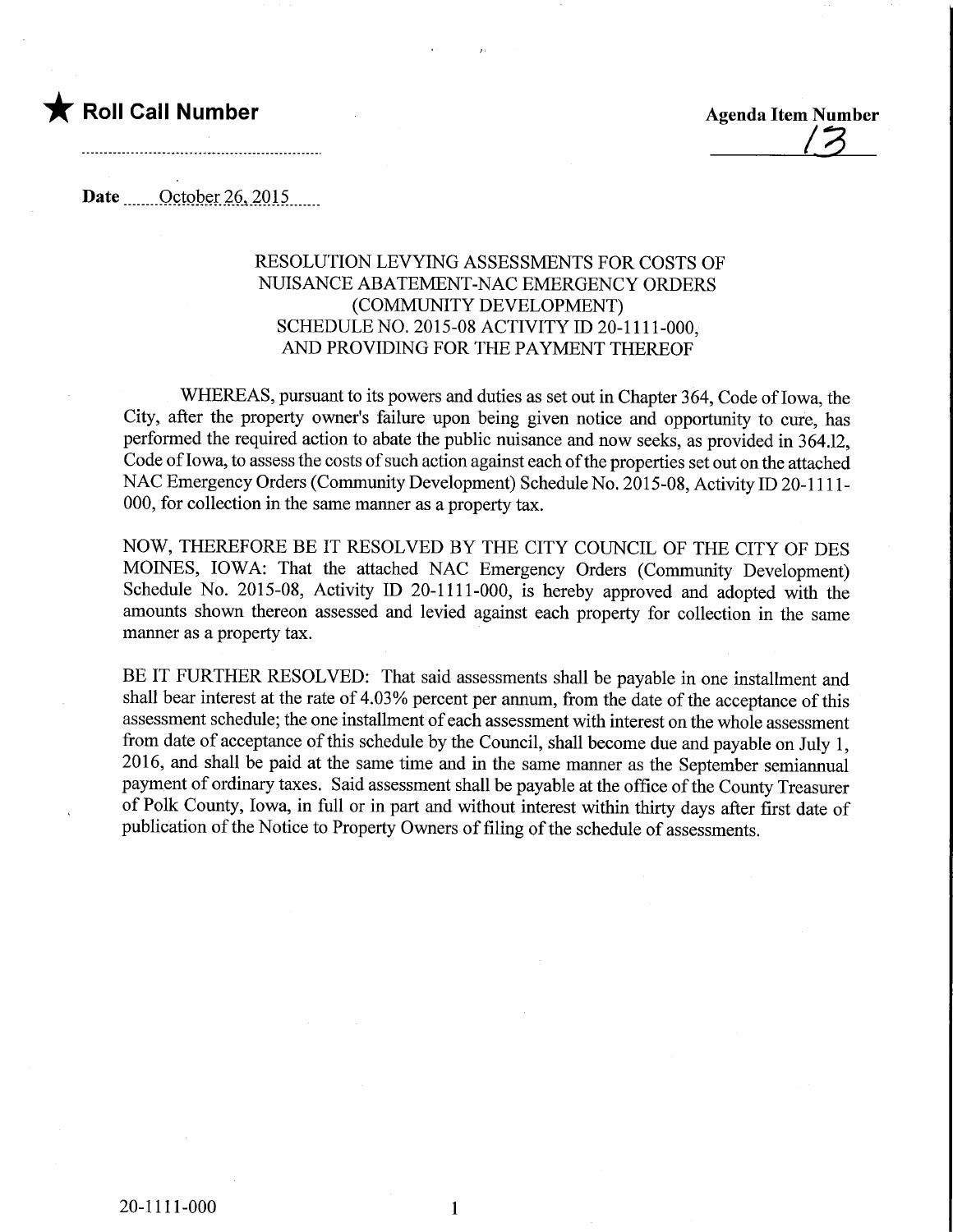## $\bigstar$  Roll Call Number

**Agenda Item Number** 

Date ........October 26,2015.

BE IT FURTHER RESOLVED, that the Clerk be and is hereby directed to certify said schedule to the County Treasurer of Polk County, Iowa, and to publish notice of said certification once each week for two consecutive weeks in the Des Moines Register, a newspaper printed wholly in the English language, published in Des Moines, Iowa, and of general circulation in Des Moines, Iowa, the first publication of said notice to be made within fifteen days from the date of the filing of said schedule with the County Treasurer, the City Engineer shall send by regular mail to all property owners whose property is subject to assessment a copy of said notice, said mailing to be on or before the date of the second publication of the notice, all as provided and directed by Code Section 3 84.60, Code of Iowa.

Moved by to adopt.

FORM APPROVED:

Kathleen Vanderpool Deputy City Attorney

 $p\ell$ 

| <b>COUNCIL ACTION</b> | <b>YEAS</b> | <b>NAYS</b> | <b>PASS</b> | <b>ABSENT</b>   | <b>CERTIFICATE</b>                                                                                   |
|-----------------------|-------------|-------------|-------------|-----------------|------------------------------------------------------------------------------------------------------|
| <b>COWNIE</b>         |             |             |             |                 |                                                                                                      |
| <b>COLEMAN</b>        |             |             |             |                 | I, DIANE RAUH, City Clerk of said City hereby                                                        |
| <b>GATTO</b>          |             |             |             |                 | certify that at a meeting of the City Council of<br>said City of Des Moines, held on the above date, |
| <b>GRAY</b>           |             |             |             |                 | among other proceedings the above was adopted.                                                       |
| <b>HENSLEY</b>        |             |             |             |                 |                                                                                                      |
| <b>MAHAFFEY</b>       |             |             |             |                 | IN WITNESS WHEREOF, I have hereunto set my                                                           |
| <b>MOORE</b>          |             |             |             |                 | hand and affixed my seal the day and year first<br>above written.                                    |
| <b>TOTAL</b>          |             |             |             |                 |                                                                                                      |
| <b>MOTION CARRIED</b> |             |             |             | <b>APPROVED</b> |                                                                                                      |
|                       |             |             |             |                 | <b>City Clerk</b>                                                                                    |
|                       |             |             |             | <b>Mayor</b>    |                                                                                                      |
|                       |             |             |             |                 |                                                                                                      |

 $\overline{2}$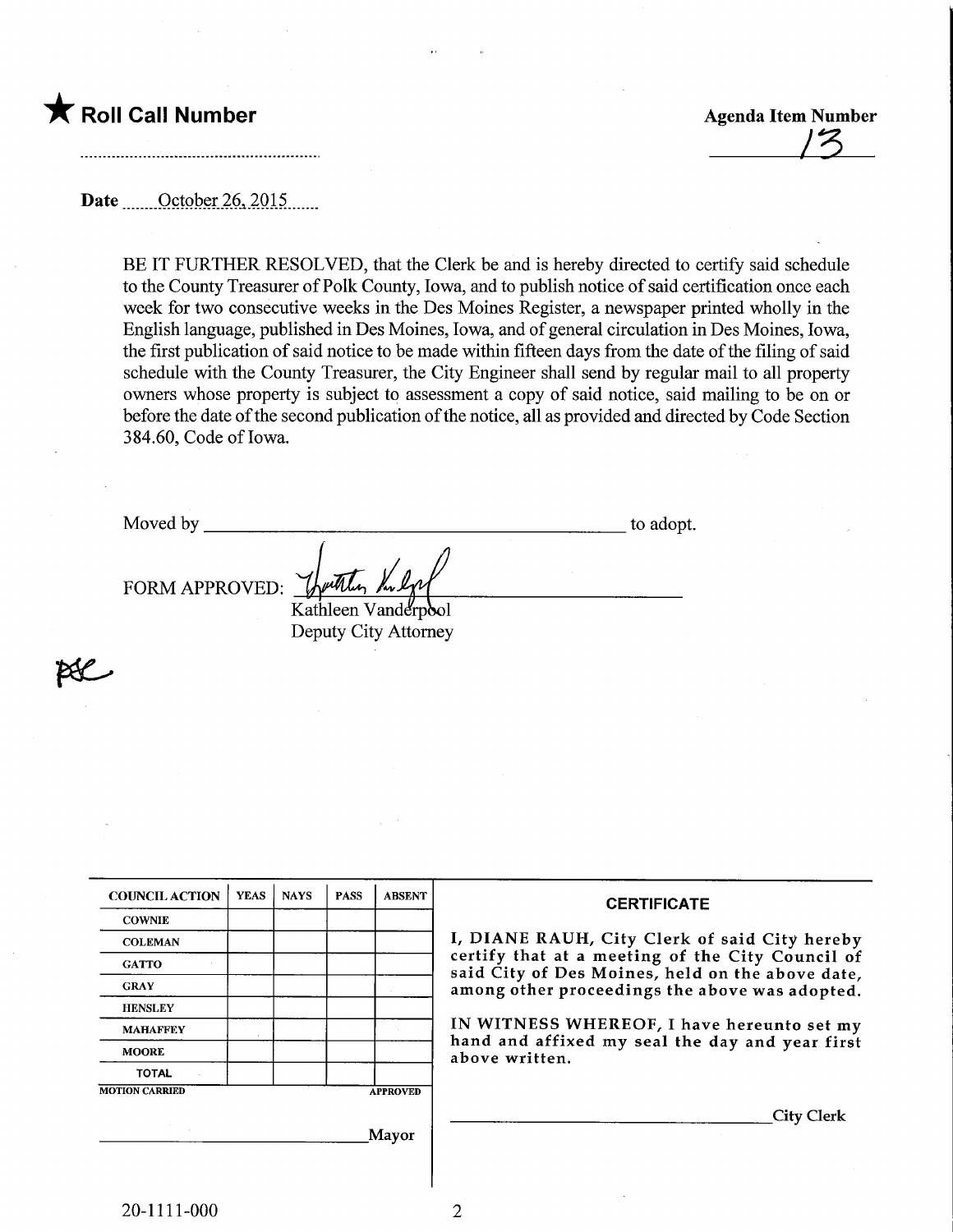| <b>ASSESSMENT SCHEDULE NO: 2015-08</b><br>Emergency: Nuisance Abatement Clean-up                                      |                              |                                                                                                         |                         |            |                    | 1<br>10/20/2015<br>12:51:20 |
|-----------------------------------------------------------------------------------------------------------------------|------------------------------|---------------------------------------------------------------------------------------------------------|-------------------------|------------|--------------------|-----------------------------|
| DESCRIPTION OF PROPERTY                                                                                               | CERTIFICATE<br><b>NUMBER</b> | PROPERTY ADDRESS<br><b>OWNERS NAME</b>                                                                  | DATE AND<br><b>TYPE</b> | COST       | INCID              | TO BE ASSESSED              |
| 110/05152-000-000<br>7F W & ADJ TO & S 1/2 LT 5 & ALL<br>LT 6 BLK 3 STALFORD & DIXONS<br>ADD                          | 00-22478-00                  | 1528 E 17TH CT<br>T - BEDFORD, CHRISTINE M                                                              | 06/29/2015<br>Clean Up  | \$884.71   | \$35.00<br>\$35.00 | \$919.71                    |
| 110/06494-001-001<br>-EX W 66F- & -EX N 30F- N 90F W<br>1A N 1/2 NW 1/4 NW 1/4 SE 1/4<br>SEC 23-79-24                 | 00-22479-00                  | 721 E AURORA AVE.<br>T - HALSTEAD, KENNETH L                                                            | 06/29/2015<br>Clean Up  | \$383.74   | \$35.00<br>\$35.00 | \$418.74                    |
| 040/02392-000-000<br>LOT 130 GOODE & LIKES<br>ADDITION                                                                | 00-22480-00                  | 1800 CAPITOL AVE<br>T - FOSTER, JIM A<br>T - FOSTER, LY                                                 | 06/30/2015<br>Clean Up  | \$1,993.90 | \$35.00<br>\$35.00 | \$2,028.90                  |
| 050/01689-001-000<br>N 75 F W 175 F LOT 15 FISHER<br><b>FIELD</b>                                                     | 00-22481-00                  | 629 SE 30TH ST<br>T - LASALLE BANK NA,                                                                  | 06/17/2015<br>Clean Up  | \$815.52   | \$35.00<br>\$35.00 | \$850.52                    |
| 070/03250-000-000<br>LOT 10 BLK 1 MORTON VIEW                                                                         | 00-22482-00                  | 609 MORTON AVE<br>T - DO, HONG T<br>T - WILSON, JOHN A                                                  | 07/02/2015<br>Clean Up  | \$758.59   | \$35.00<br>\$35.00 | \$793.59                    |
| 070/01154-000-000<br>LOT 421 COLLEGE PARK                                                                             | 00-22483-00                  | 4000 4TH ST<br>T - BURKARD, EDITH J<br>T - BURKARD, ROBERT J<br>C - KRIER, JEANETTE<br>C - KRIER, DAVID | 06/25/2015<br>Clean Up  | \$1,902.99 | \$35.00<br>\$35.00 | \$1,937.99                  |
| 060/06534-000-000<br>E 1/2 LOT 28 BLK 7 HYDE PARK<br>PLAT NO 2                                                        | 00-22484-00                  | 3116 GARFIELD AVE<br>T - SALAZAR, MARTIN                                                                | 06/17/2015<br>Clean Up  | \$515.67   | \$35.00<br>\$35.00 | \$550.67                    |
| 040/00922-000-000<br>W 1 1/2 FLT 5 & ALL LT 6 OP OF<br>STRIP OF LAND 132 F WIDE OFF N<br>END LTS 8 & 9 DEANS SD OF OL | 00-22485-00                  | 826 WALKER ST<br>T - BARNETT, SHIRLEY J<br>T - BARNETT, KENNETH L                                       | 07/02/2015<br>Clean Up  | \$1,136.45 | \$35.00<br>\$35.00 | \$1,171.45                  |
| 110/04430-000-000<br>LOT 385 POLK & HUBBELL'S ADD                                                                     | 00-22487-00                  | 1353 YORK ST<br>T - TENDROCK, THOMAS S                                                                  | 07/08/2015<br>Clean Up  | \$451.23   | \$35.00<br>\$35.00 | \$486.23                    |

 $\mathcal{O}(\sqrt{3})$  .

 $\hat{\gamma}$ 

 $\sim 6^{\circ}$ 

 $\widetilde{\omega}$ 

k,

 $\Delta_{\rm{eff}}$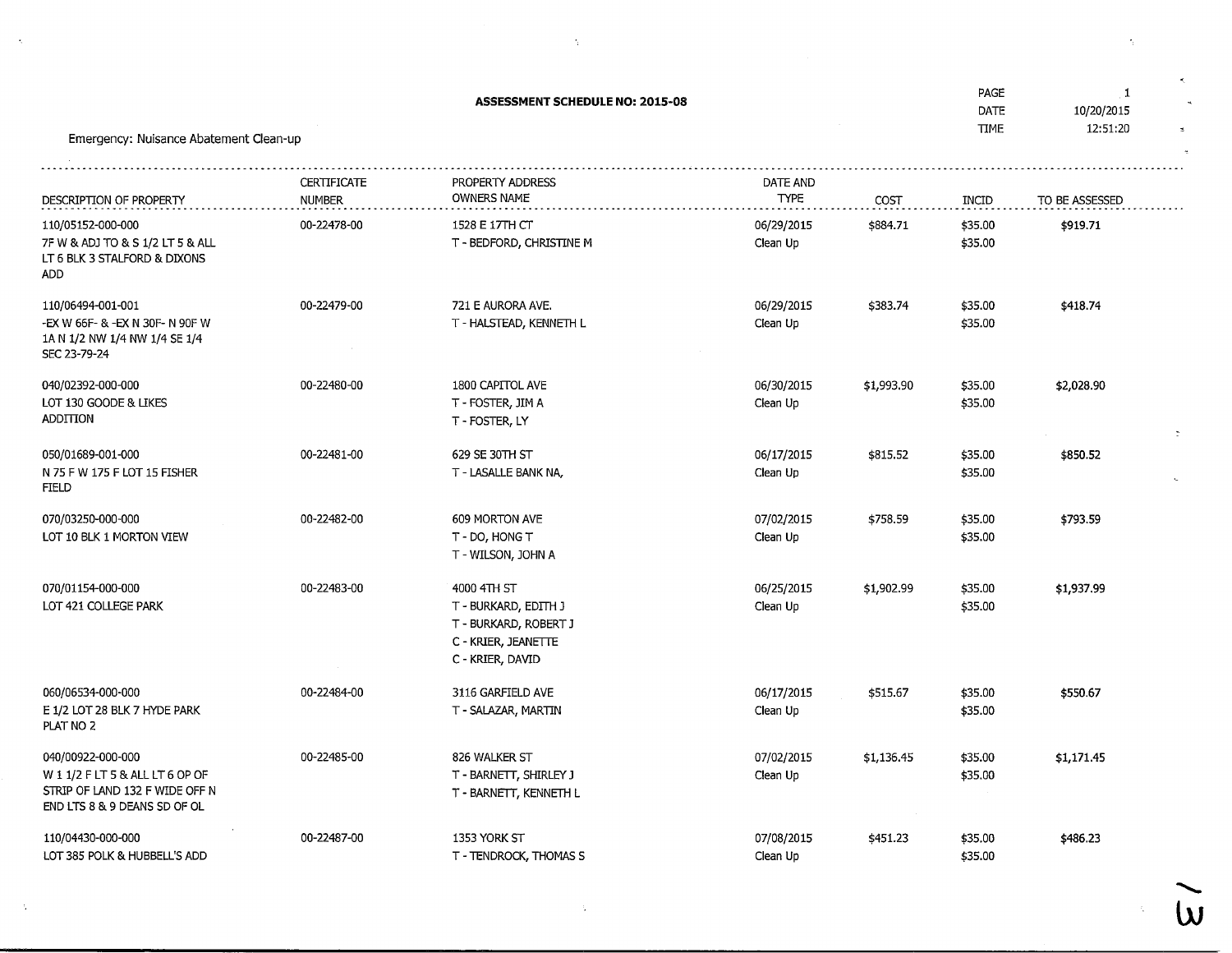| Emergency: Nuisance Abatement Clean-up                                                                                                   | <b>PAGE</b><br>DATE<br><b>TIME</b> | $\overline{2}$<br>10/20/2015<br>12:51:20                                            |                          |            |                    |                |
|------------------------------------------------------------------------------------------------------------------------------------------|------------------------------------|-------------------------------------------------------------------------------------|--------------------------|------------|--------------------|----------------|
| DESCRIPTION OF PROPERTY                                                                                                                  | CERTIFICATE<br><b>NUMBER</b>       | PROPERTY ADDRESS<br><b>OWNERS NAME</b>                                              | DATE AND<br><b>TYPE</b>  | COST       | INCID              | TO BE ASSESSED |
| 050/02997-000-000<br>LOT 20 LINCOLN PARK                                                                                                 | 00-22488-00                        | 2856 RACCOON ST<br>T - LEE, PATRICIA T                                              | 07/06/2015<br>Clean Up   | \$390.72   | \$35.00<br>\$35.00 | \$425.72       |
| 070/00133-000-000<br>E 60.5F W 121F S 140F LOT 26<br>ARTHUR AVENUE HTS ADD                                                               | 00-22489-00                        | 422 E HOLCOMB AVE<br>T - CAMPBELL, SUSAN M<br>T - CAMPBELL, AARON                   | 07/15/2015<br>Board Up   | \$415.00   | \$35.00<br>\$35.00 | \$450.00       |
| 040/06160-002-000<br>-EX BEG SE COR LT 10 THN W<br>12.12F N 129.81F E 11.71F S<br>129.82F TO POB-LTS 9 & 10 BLK<br>22 SUNNYSIDE ADDITION | 00-22490-00                        | 2137 DES MOINES ST<br>T - NORRIS, DONALD D<br>T - NORRIS, BETTY J                   | 07/08/2015<br>Board Up   | \$165.00   | \$35.00<br>\$35.00 | \$200.00       |
| 070/00080-000-000<br>W 43.7 F LOT 23 ALLEN BUILT<br>ADD.                                                                                 | 00-22491-00                        | 711 DOUGLAS AVE<br>T - ELLIS, KRISTEN M<br>T - BLUE HEELER PROPERTIES LC,           | 07/10/2015<br>Clean Up   | \$1,197.71 | \$35.00<br>\$35.00 | \$1,232.71     |
| 080/02310-000-000<br>LOT 7 GARDEN ADDITION                                                                                               | 00-22492-00                        | 1624 CARPENTER AVE<br>T - SIMS, ROSETTA<br>T - SIMS, LINDA                          | 07/09/2015<br>Clean Up   | \$1,849.96 | \$35.00<br>\$35.00 | \$1,884.96     |
| 060/00404-000-000<br>LOT 223 BOULEVARD ADDITION                                                                                          | 00-22493-00                        | 2636 INDIANAPOLIS AVE<br>T - MAGNESON, JAMES                                        | 07/10/2015<br>Clean Up   | \$953.48   | \$35.00<br>\$35.00 | \$988.48       |
| 080/01156-000-000<br>LOTS 47 48 & 49 BLK C<br>CHAUTAUQUA PARK                                                                            | 00-22494-00                        | 1321 CHAUTAUQUA PKWY<br>T - US BANK NA (TRUSTEE),<br>T - RMAC TRUST SERIES 2012-2T, | 07/22/2015<br>Board Up   | \$165.00   | \$35.00<br>\$35.00 | \$200.00       |
| 080/03504-000-000<br>LOT 45 INGLE-WOLD                                                                                                   | 00-22495-00                        | 1316 JEFFERSON AVE<br>T - ANDREWS, ATHENA ADR                                       | 07/21/2015 -<br>Clean Up | \$826.30   | \$35.00<br>\$35.00 | \$861.30       |
| 080/08076-000-000<br>NE 1/4 LT 4 OP LTS 51 & 52 OP SE<br>1/4 SEC 34-79-24                                                                | 00-22496-00                        | 420 ORCHARD AVE<br>T - WILLIAMS, MACK E<br>T - WILLIAMS, IRENE                      | 07/22/2015<br>Clean Up   | \$1,174.18 | \$35.00<br>\$35.00 | \$1,209.18     |
| 080/00367-000-000<br>LOT 63 BATES ADDITION                                                                                               | 00-22497-00                        | 1547 4TH ST<br>T - OAK PARK INVESTMENTS PARTNERSHIP LI,                             | 07/22/2015<br>Clean Up   | \$606.45   | \$35.00<br>\$35.00 | \$641.45       |

 $\sim 30\%$ 

 $\mathcal{O}(\frac{1}{2})$ 

 $\label{eq:2.1} \mathcal{L}(\mathcal{L}^{\text{max}}_{\mathcal{L}}(\mathcal{L}^{\text{max}}_{\mathcal{L}})) \leq \mathcal{L}(\mathcal{L}^{\text{max}}_{\mathcal{L}}(\mathcal{L}^{\text{max}}_{\mathcal{L}}))$ 

 $\mathcal{A}(\mathcal{A})$  .

 $\tau_{\rm eff}$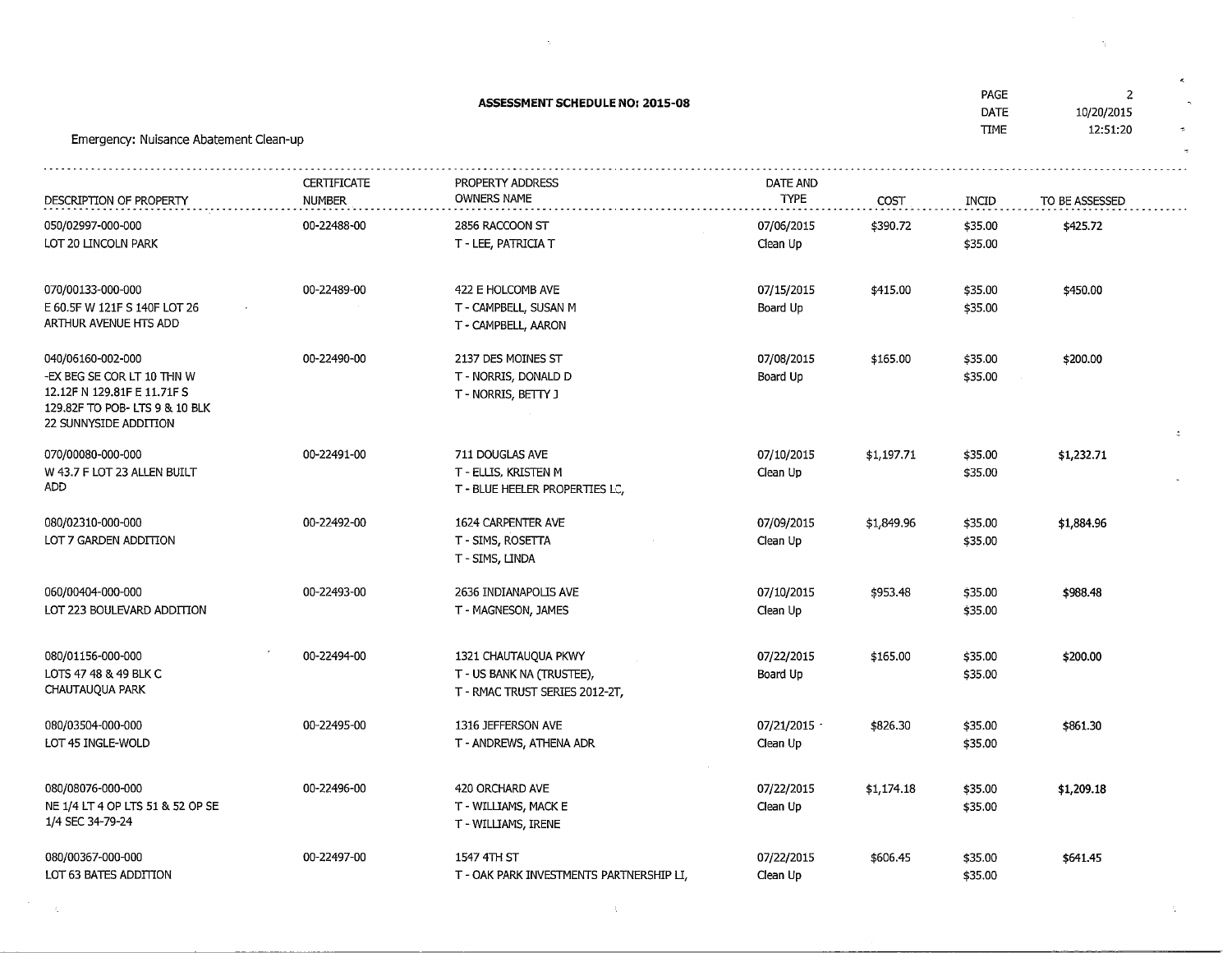| Emergency: Nuisance Abatement Clean-up                                                                                                   | PAGE<br>DATE<br><b>TIME</b>         | 3<br>10/20/2015<br>12:51:20                                                                                |                         |            |                    |                |   |
|------------------------------------------------------------------------------------------------------------------------------------------|-------------------------------------|------------------------------------------------------------------------------------------------------------|-------------------------|------------|--------------------|----------------|---|
| DESCRIPTION OF PROPERTY                                                                                                                  | <b>CERTIFICATE</b><br><b>NUMBER</b> | PROPERTY ADDRESS<br>OWNERS NAME                                                                            | DATE AND<br><b>TYPE</b> | COST       | INCID              | TO BE ASSESSED |   |
| 090/02018-000-000<br>LOT 28 FLORAL HILL                                                                                                  | 00-22498-00                         | 906 30TH ST<br>T - HAMLING, JOHN M                                                                         | 09/18/2015<br>Clean Up  | \$4,663.42 | \$35.00<br>\$35.00 | \$4,698.42     |   |
| 030/05356-000-000<br>LOT 5 IRA P WETMORES ADDITION                                                                                       | 00-22499-00                         | 832 24TH ST<br>T - DAWSON, NORMA M                                                                         | 07/14/2015<br>Board Up  | \$115.00   | \$35.00<br>\$35.00 | \$150.00       |   |
| 020/00169-006-000<br>LT 4 & -EX BEG NE COR W 116.7F<br>SELY 206.17F TO S LN E 33.18F N<br>183.4F TO POB-LT 5 CENTRAL DM<br>INDUSTRIAL PK | 00-22500-00                         | 1350 W MARTIN LUTHER KING JR PKWY<br>T - RIVER POINT WEST LLC,<br>C - MERCHANTS TRANSFER STORAGE (LESSEE), | 07/13/2015<br>Clean Up  | \$410.93   | \$35.00<br>\$35.00 | \$445.93       |   |
| 120/02671-001-000<br>PARCEL A BK 10677 PG 305 W<br>133F LOT 29 HOMESTEAD ACRES                                                           | 00-22501-00                         | 4307 SE 13TH ST<br>T - RICE, DANIEL R<br>C - ALVAREZ, ELIAS                                                | 07/13/2015<br>Clean Up  | \$480.55   | \$35.00<br>\$35.00 | \$515.55       | Δ |
| 010/06749-000-000<br>E 50F W 127F S 146.75F N 310F W<br>1/2 NW 1/4 NE 1/4 NE 1/4 SEC<br>21-78-24                                         | 00-22502-00                         | 405 HUGHES AVE<br>T - HORN, ANN M<br>T - HORN, TED M                                                       | 07/17/2015<br>Board Up  | \$465.00   | \$35.00<br>\$35.00 | \$500.00       |   |
| 120/04843-003-000<br>LT 3 SOUTHLAND PLAT 1                                                                                               | 00-22503-00                         | 118 E KENYON AVE<br>T - ALEXANDER, STEVEN B<br>T - ALEXANDER, ADAM J                                       | 07/29/2015<br>Clean Up  | \$540.48   | \$35.00<br>\$35.00 | \$575.48       |   |
| 040/00998-000-000<br>LOT 9 BLK D DEANS 2ND SD OF<br><b>OUTLOT</b>                                                                        | 00-22504-00                         | 1012 E 9TH ST<br>T - NULPH, ZACHARY R                                                                      | 07/17/2015<br>Board Up  | \$415.00   | \$35.00<br>\$35.00 | \$450.00       |   |
| 110/01258-000-000<br>N 42.5 F LOT 87 CAPITAL PARK                                                                                        | 00-22505-00                         | 1511 E 9TH ST<br>T - BOUMA, JAMES                                                                          | 07/08/2015<br>Clean Up  | \$606.64   | \$35.00<br>\$35.00 | \$641.64       |   |
| 060/08722-000-000<br>S 39F LOT 100 & N 14F LOT 101<br>WILLOUGHBY PLACE                                                                   | 00-22506-00                         | 2538 E 23RD ST<br>T - PRYOR, PHYLLIS<br>T - PRYOR, CHRISTOPHE D                                            | 07/13/2015<br>Board Up  | \$165.00   | \$35.00<br>\$35.00 | \$200.00       |   |
| 110/04208-000-000<br>W 50 FT LOT 20 PARK VIEW<br>-51                                                                                     | 00-22507-00                         | 730 WISCONSIN AVE<br>T-LOOMIS, LEO L<br>T - LOOMIS, SARA J                                                 | 07/28/2015<br>Board Up  | \$115.00   | \$35.00<br>\$35.00 | \$150.00       |   |

 $\label{eq:2.1} \mathcal{L}_{\mathcal{A}}(\mathcal{A}) = \mathcal{L}_{\mathcal{A}}(\mathcal{A}) = \mathcal{L}_{\mathcal{A}}(\mathcal{A}) = \mathcal{L}_{\mathcal{A}}(\mathcal{A})$ 

 $\mathcal{A}^{\mathcal{A}}$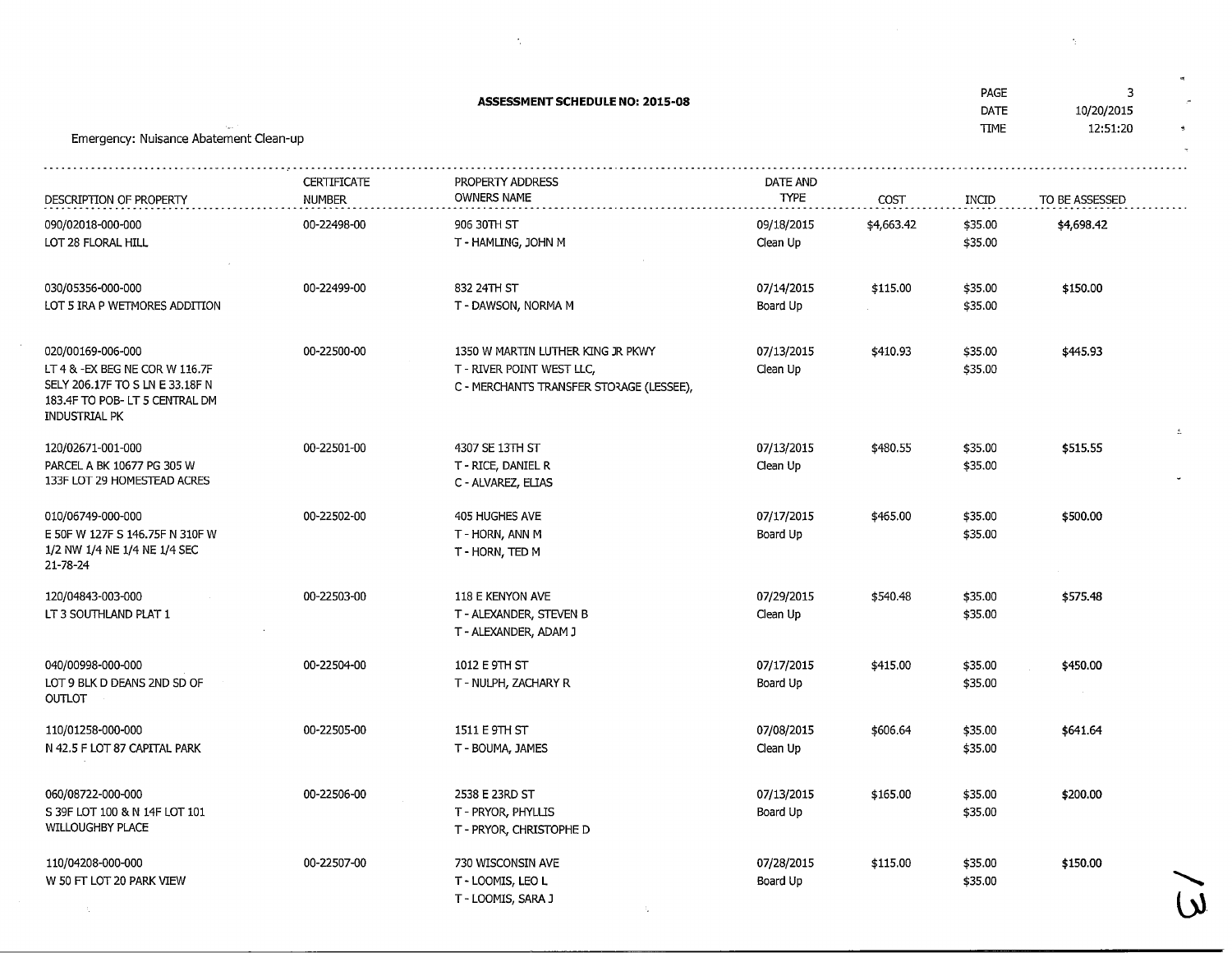| Emergency: Nuisance Abatement Clean-up                                                                                                                |                              |                                                                                       | PAGE<br>DATE<br><b>TIME</b>      | 4<br>10/20/2015<br>12:51:20 |                    |                |    |
|-------------------------------------------------------------------------------------------------------------------------------------------------------|------------------------------|---------------------------------------------------------------------------------------|----------------------------------|-----------------------------|--------------------|----------------|----|
| DESCRIPTION OF PROPERTY                                                                                                                               | <b>CERTIFICATE</b><br>NUMBER | PROPERTY ADDRESS<br><b>OWNERS NAME</b>                                                | DATE AND<br><b>TYPE</b>          | COST                        | INCID              | TO BE ASSESSED |    |
| 060/01961-000-000<br>LOT 22 BLK 6 EASTON PLACE                                                                                                        | 00-22508-00                  | 1613 E 24TH ST<br>T - FOSTER, JAMES A                                                 | 07/28/2015<br>Board Up           | \$115.00                    | \$35.00<br>\$35.00 | \$150.00       |    |
| 060/04255-000-000<br>LOT 552 FOUR MILE                                                                                                                | 00-22509-00                  | 2825 E 37TH ST<br>T - SCHEEL, KENNETH R                                               | 07/28/2015<br>Clean Up           | \$3,063.03                  | \$35.00<br>\$35.00 | \$3,098.03     |    |
| 110/01390-000-000<br>N 40.5 F LOT 215 CAPITAL PARK                                                                                                    | 00-22510-00                  | 1226 E UNIVERSITY AVE<br>T - COLLINS, WILLIS<br>T - TRIPLE S HOLDINGS INC,            | 07/16/2015<br>Clean Up<br>$\sim$ | \$593.67                    | \$35.00<br>\$35.00 | \$628.67       |    |
| 070/00133-000-000<br>E 60.5F W 121F S 140F LOT 26<br>ARTHUR AVENUE HTS ADD                                                                            | 00-22511-00                  | 422 E HOLCOMB AVE<br>T - CAMPBELL, SUSAN M<br>T - CAMPBELL, AARON                     | 07/14/2015<br>Clean Up           | \$1,307.12                  | \$35.00<br>\$35.00 | \$1,342.12     | ž, |
| 060/05495-003-000<br>VAC ROW BET LTS 4 & 5 & ALL LT<br>5 & E 14F LT 6 BLK D GRAY<br><b>HEIGHTS</b>                                                    | 00-22512-00                  | 3251 MAHASKA AVE<br>T - DYKES, VAUGHNY J<br>T - CURTIS, WINNIE L                      | 07/16/2015<br>Clean Up           | \$1,576.23                  | \$35.00<br>\$35.00 | \$1,611.23     |    |
| 040/06298-000-000<br>LOT 99 TIMMONS PLACE                                                                                                             | 00-22513-00                  | 2032 CAPITOL AVE<br>T - CLARK, BEVERLY M                                              | 07/17/2015<br>Clean Up           | \$1,399.23                  | \$35.00<br>\$35.00 | \$1,434.23     |    |
| 110/05958-000-000<br>LOT 98 CORRECTED PLAT OF<br>WASHINGTON HEIGHTS IN<br>CAPITAL PARK                                                                | 00-22514-00                  | 1621 E 12TH ST<br>T - RJ PROPERTY MANAGEMENT LLC,<br>C - JACKMAN, STEFANIE            | 08/03/2015<br>Clean Up           | \$481.39                    | \$35.00<br>\$35.00 | \$516.39       |    |
| 060/05508-001-000<br>S 1/2 E/W VAC ALLEY N & ADJ<br>LOTS 18 & 19 & ALL VAC ALLEY<br>LYG N & ADJ LOT 20 & N 44F LOTS<br>18, 19 & 20 BLK D GRAY HEIGHTS | 00-22515-00                  | 1229 E 32ND ST<br>T - STEVENS, CRAIG<br>T - STEVENS, LISA                             | 07/31/2015<br>Clean Up           | \$310.18                    | \$35.00<br>\$35.00 | \$345.18       |    |
| 060/00657-000-000<br>W 300F LOT 93 BROADACRE                                                                                                          | 00-22516-00                  | 1302 WILLIAMS ST<br>T - RIDLEY, ALLEN R<br>T - YOUNG, JUDITH A<br>T - YOUNG, JUDITH A | 07/31/2015<br>Clean Up           | \$897.33                    | \$35.00<br>\$35.00 | \$932.33       |    |

 $\label{eq:2.1} \mathcal{L} = \frac{1}{2} \sum_{i=1}^n \frac{1}{2} \sum_{j=1}^n \frac{1}{2} \sum_{j=1}^n \frac{1}{2} \sum_{j=1}^n \frac{1}{2} \sum_{j=1}^n \frac{1}{2} \sum_{j=1}^n \frac{1}{2} \sum_{j=1}^n \frac{1}{2} \sum_{j=1}^n \frac{1}{2} \sum_{j=1}^n \frac{1}{2} \sum_{j=1}^n \frac{1}{2} \sum_{j=1}^n \frac{1}{2} \sum_{j=1}^n \frac{1}{2} \sum_{j=$ 

 $\Delta \sim$ 

 $\label{eq:2.1} \mathcal{L}(\mathcal{L}^{\mathcal{L}}_{\mathcal{L}}(\mathcal{L}^{\mathcal{L}}_{\mathcal{L}})) = \mathcal{L}(\mathcal{L}^{\mathcal{L}}_{\mathcal{L}}(\mathcal{L}^{\mathcal{L}}_{\mathcal{L}})) = \mathcal{L}(\mathcal{L}^{\mathcal{L}}_{\mathcal{L}}(\mathcal{L}^{\mathcal{L}}_{\mathcal{L}}))$ 

 $\mathcal{O}(\mathcal{A}^{\mathrm{c}})$  . As  $\mathcal{O}(\mathcal{A}^{\mathrm{c}})$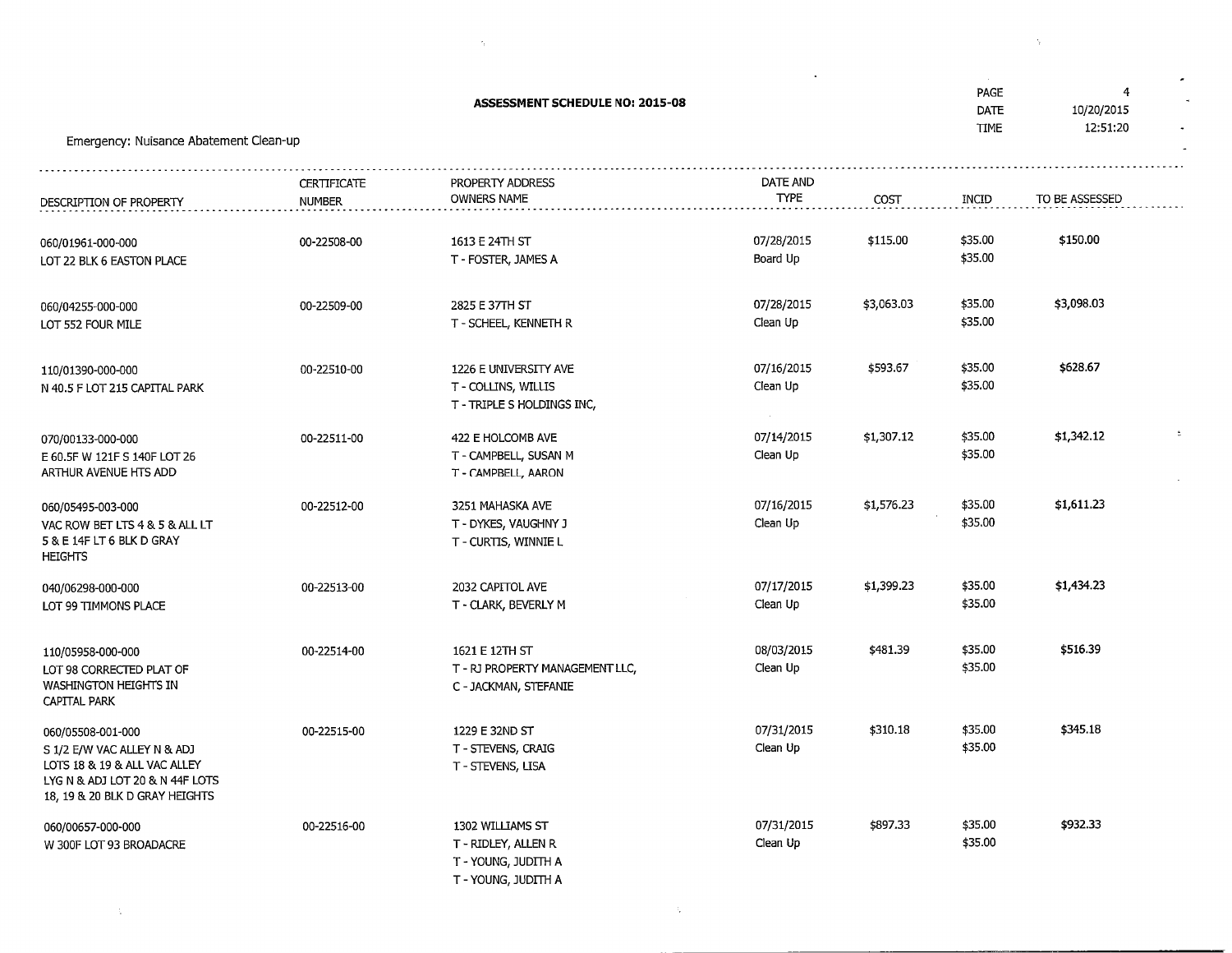| <b>ASSESSMENT SCHEDULE NO: 2015-08</b><br>Emergency: Nuisance Abatement Clean-up                                                          |                                     |                                                                                       |                         |                    |                    | 5<br>10/20/2015<br>12:51:20 |
|-------------------------------------------------------------------------------------------------------------------------------------------|-------------------------------------|---------------------------------------------------------------------------------------|-------------------------|--------------------|--------------------|-----------------------------|
|                                                                                                                                           | <b>CERTIFICATE</b><br><b>NUMBER</b> | PROPERTY ADDRESS<br><b>OWNERS NAME</b>                                                | DATE AND<br><b>TYPE</b> |                    | INCID              | TO BE ASSESSED              |
| DESCRIPTION OF PROPERTY<br>110/02857-000-000<br>LOT 16 BLK 3 GRAND VIEW                                                                   | 00-22517-00                         | 715 HULL AVE<br>T - BIRMINGHAM, BETH A                                                | 07/29/2015<br>Clean Up  | COST<br>\$1,274.45 | \$35.00<br>\$35.00 | \$1,309.45                  |
| 060/02277-000-000<br>LOT 17 BLK 17 EASTON PLACE                                                                                           | 00-22518-00                         | 1602 SEARLE ST<br>T - OATLEY, LINDA R                                                 | 08/07/2015<br>Impound   | \$183.50           | \$35.00<br>\$35.00 | \$218.50                    |
| 030/00126-001-000<br>LT 8 GEORGE C BAKERS ADDITION                                                                                        | 00-22519-00                         | 1170 11TH ST<br>T - DE PATTEN, E HOBART                                               | 10/06/2015<br>Clean Up  | \$3,427.97         | \$35.00<br>\$35.00 | \$3,462.97                  |
| 040/06160-002-000<br>-EX BEG SE COR LT 10 THN W<br>12.12F N 129.81F E 11.71F S<br>129.82F TO POB- LTS 9 & 10 BLK<br>22 SUNNYSIDE ADDITION | 00-22520-00                         | 2137 DES MOINES ST<br>T - NORRIS, DONALD D<br>T - NORRIS, BETTY J                     | 12/01/2014<br>Clean Up  | \$700.17           | \$35.00<br>\$35.00 | \$735.17                    |
| 040/06160-002-000<br>-EX BEG SE COR LT 10 THN W<br>12.12F N 129.81F E 11.71F S<br>129.82F TO POB- LTS 9 & 10 BLK<br>22 SUNNYSIDE ADDITION | 00-22521-00                         | 2137 DES MOINES ST<br>T - NORRIS, DONALD D<br>T - NORRIS, BETTY J                     | 12/09/2014<br>Board Up  | \$1,015.00         | \$35.00<br>\$35.00 | \$1,050.00                  |
| 110/01348-000-000<br>LOT 173 CAPITAL PARK                                                                                                 | 00-22522-00                         | 1507 E 12TH ST<br>T - OETH, GARY<br>C - MARTINEZ, MARIANO<br>C - RIVAS, BETTY         | 08/06/2015<br>Clean Up  | \$1,397.00         | \$35.00<br>\$35.00 | \$1,432.00                  |
| 100/11033-000-000<br>LOT 5 RUTLEDGE PLACE                                                                                                 | 00-22523-00                         | 3305 FOREST AVE<br>T - CAPALDO, LAURA A                                               | 08/17/2015<br>Impound   | \$125.00           | \$35.00<br>\$35.00 | \$160.00                    |
| 080/00653-000-000<br>E 30F LT 4 & W 1/2 LT 5 CASES<br>ADDITION TO NORTH DES MOINES                                                        | 00-22524-00                         | 2103 CLARK ST<br>T - TAPIA, MARCIAL<br>T - RAMIREZ, LLUVIA D S<br>T - ALANIZ, KARLA Y | 08/07/2015<br>Clean Up  | \$627.62           | \$35.00<br>\$35.00 | \$662.62                    |
| 080/03262-000-000<br>W 53 F LOT 6 BLK A INGHAMS<br>ADDITION                                                                               | 00-22525-00                         | 1503 30TH ST<br>T - OETH, GARY                                                        | 08/05/2015<br>Clean Up  | \$386.91           | \$35.00<br>\$35.00 | \$421.91                    |

 $\mathcal{L}^{\text{max}}_{\text{max}}$  ,  $\mathcal{L}^{\text{max}}_{\text{max}}$ 

 $\label{eq:2.1} \mathcal{L}(\mathcal{L}^{\text{max}}_{\mathcal{L}}(\mathcal{L}^{\text{max}}_{\mathcal{L}})) \leq \mathcal{L}(\mathcal{L}^{\text{max}}_{\mathcal{L}}(\mathcal{L}^{\text{max}}_{\mathcal{L}})) \leq \mathcal{L}(\mathcal{L}^{\text{max}}_{\mathcal{L}}(\mathcal{L}^{\text{max}}_{\mathcal{L}}))$ 

 $\widetilde{\mathsf{w}}$ 

 $\label{eq:2.1} \nabla_{\theta} \left( \left\langle \hat{f} \right\rangle \right) = \nabla_{\theta} \left( \hat{f} \right) = \nabla_{\theta} \left( \hat{f} \right) = \nabla_{\theta} \left( \hat{f} \right)$ 

 $\mathcal{L}(\mathbf{Q})$  .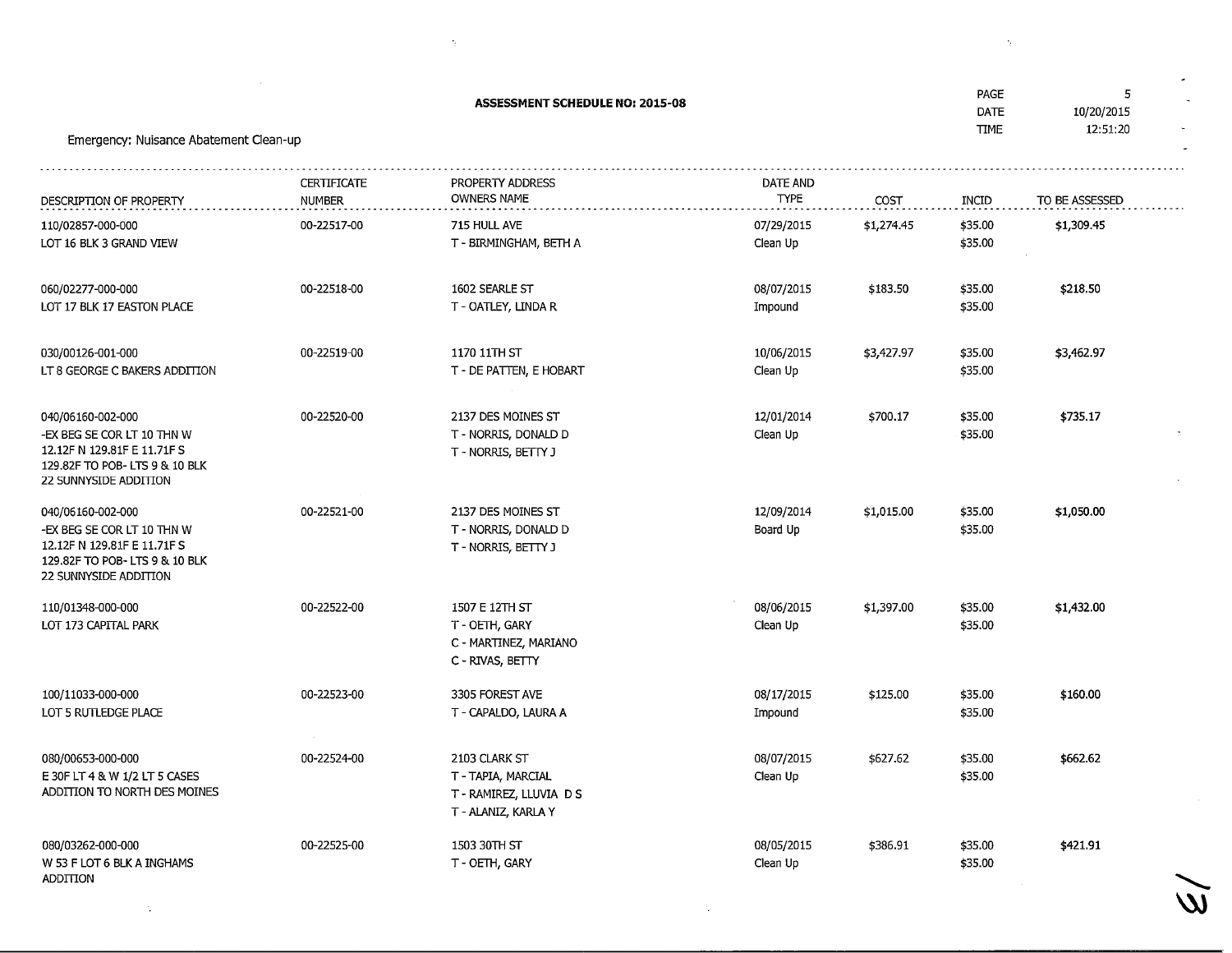| Emergency: Nuisance Abatement Clean-up                                                                | PAGE<br><b>DATE</b><br><b>TIME</b> | 6<br>10/20/2015<br>12:51:20                                                                                                                   |                         |            |                    |                |
|-------------------------------------------------------------------------------------------------------|------------------------------------|-----------------------------------------------------------------------------------------------------------------------------------------------|-------------------------|------------|--------------------|----------------|
| DESCRIPTION OF PROPERTY                                                                               | CERTIFICATE<br><b>NUMBER</b>       | PROPERTY ADDRESS<br><b>OWNERS NAME</b>                                                                                                        | DATE AND<br><b>TYPE</b> | COST       | INCID              | TO BE ASSESSED |
| 080/05220-001-000<br>LTS 1 THRU 5 BLK 5 POLK COUNTY<br>HOMESTEAD & TRUST CO ADD                       | 00-22526-00                        | 1714 6TH AVE<br>T - URBAN DREAMS INC,                                                                                                         | 08/12/2015<br>Clean Up  | \$533.67   | \$35.00<br>\$35.00 | \$568.67       |
| 080/03131-000-000<br>LOT 18 HEDGES ADDITION                                                           | 00-22527-00                        | 1445 6TH AVE<br>T - DIAZ, JOSE                                                                                                                | 08/12/2015<br>Clean Up  | \$387.74   | \$35.00<br>\$35.00 | \$422.74       |
| 030/06101-000-000<br>N 37 F W 122.25 F LOT 17 OP E<br>1/4 E 1/2 LOT 2 OP NE 1/4 NE 1/4<br>SEC 5-78-24 | 00-22528-00                        | 1064 14TH ST<br>T - IMPERIAL FUNDING GROUP LLC,<br>C - WRIGHT, JULMYRA<br>C - WRIGHT, THOMAS S                                                | 08/14/2015<br>Board Up  | \$305.00   | \$35.00<br>\$35.00 | \$340.00       |
| 080/02729-000-000<br>LOT 22 GRAND PARK                                                                | 00-22529-00                        | 1345 7TH ST<br>T - SCULLY, JASON D                                                                                                            | 08/13/2015<br>Board Up  | \$285.00   | \$35.00<br>\$35.00 | \$320.00       |
| 080/04884-000-000<br>W 36.7F S 84F LT 1 NORTH<br><b>WASHINGTON PLACE</b>                              | 00-22530-00                        | 1607 MONDAMIN AVE<br>T - 1442 E FLEMING LLC,                                                                                                  | 08/20/2015<br>Clean Up  | \$670.48   | \$35.00<br>\$35.00 | \$705.48       |
| 080/06782-000-000<br>E 111.3 FT LOT 369 UNIVERSITY<br>LAND COS 2ND ADDITION                           | 00-22531-00                        | 1238 22ND ST<br>T - US HOME OWNERSHIP LLC,<br>C - QUINN, LINDA J                                                                              | 07/21/2015<br>Clean Up  | \$5,146.20 | \$35.00<br>\$35.00 | \$5,181.20     |
| 080/00465-000-000<br>-EX S 2 FT- E 70 FT LOTS 21-22-23<br>& 24 BERTHA PARK                            | 00-22532-00                        | 1429 UNIVERSITY AVE<br>T - QUINN, SHIRLEY E<br>T - PERRY, KEITH<br>T - PERRY, LEESA A<br>T - MOSTER, MENACHEM<br>C - CHURCH OF GOD IN CHRIST, | 08/21/2015<br>Clean Up  | \$3,681.32 | \$35.00<br>\$35.00 | \$3,716.32     |
| 080/07165-000-000<br>LOT 12 WARREN PLACE                                                              | 00-22533-00                        | 1603 CLARK ST<br>T - GUY, BESSIE C                                                                                                            | 08/27/2015<br>Board Up  | \$165.00   | \$35.00<br>\$35.00 | \$200.00       |

 $\Delta_{\rm{eff}}$ 

 $\mathcal{L}^{\mathcal{L}}(\mathcal{M})$  and  $\mathcal{L}^{\mathcal{L}}(\mathcal{M})$  and

 $\sim$ 

 $\label{eq:2.1} \frac{1}{\sqrt{2\pi}}\int_{\mathbb{R}^3}\frac{1}{\sqrt{2\pi}}\int_{\mathbb{R}^3}\frac{1}{\sqrt{2\pi}}\int_{\mathbb{R}^3}\frac{1}{\sqrt{2\pi}}\int_{\mathbb{R}^3}\frac{1}{\sqrt{2\pi}}\int_{\mathbb{R}^3}\frac{1}{\sqrt{2\pi}}\int_{\mathbb{R}^3}\frac{1}{\sqrt{2\pi}}\int_{\mathbb{R}^3}\frac{1}{\sqrt{2\pi}}\int_{\mathbb{R}^3}\frac{1}{\sqrt{2\pi}}\int_{\mathbb{R}^3}\frac{1$ 

 $\mathcal{L}^{\pm}$